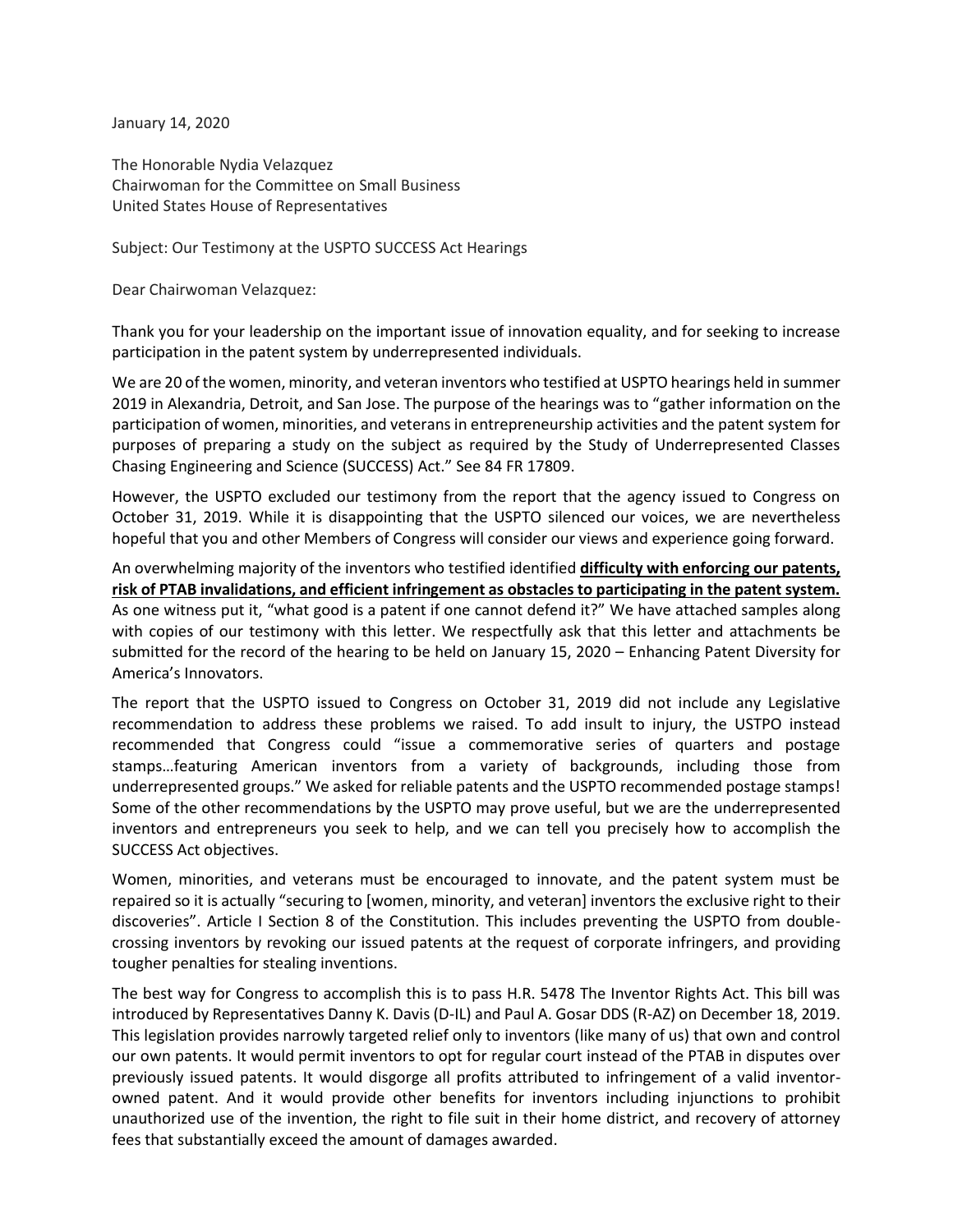Once we can rely on patents to stop large well-heeled corporations from stealing our inventions, then minorities, women, and veterans will be able to pursue more patent and entrepreneurship activities. Increased diversity and innovation will benefit all of society.

We truly appreciate your work on this important issue, and are available to work with the Small Business Committee going forward. For questions or follow up please contact Carrie Hafeman at carrie@frontdoor software.com or (303) 570-3654.

Sincerely,

Peter Antros

Brian Aumiller

Arnold Beal

Darcy Bisker

Robert Granadino

Carrie Hafeman

Shelly Conte

Kip Azzoni Doyle

Paul Morinville

Thomas Riederer

Paula Murgia

aura

Laura Myers

Tesia Thomas

Martin Nguyen

Marjerie Weir

Deja Castro

- Cc:
- U.S. Representative Hank Johnson
- U.S. Representative Jerry Nadler
- U.S. Representative Hakeem Jeffries
- U.S. Representative Alma Adams
- U.S. Representative David Cicilline
- U.S. Representative Abby Finkenauer
- U.S. Representative Jared Golden
- U.S. Representative Andy Kim
- U.S. Representative Jason Crow
- U.S. Representative Sharice Davids
- U.S. Representative Judy Chu
- U.S. Representative Marc Veasey
- U.S. Representative Dwight Evans
- U.S. Representative Brad Schneider
- Robert Ratmiroff
- 
- U.S. Representative Adriano Espaillat
- U.S. Representative Antonio Delgado
- U.S. Representative Chrissy Houlahan
- U.S. Representative Angie Craig
- U.S. Representative Steve Chabot
- U.S. Representative Aumua Amata Coleman Radewagen
- U.S. Representative Troy Balderson
- U.S. Representative Kevin Hern
- U.S. Representative Jim Hagedorn
- U.S. Representative Pete Stauber
- U.S. Representative Tim Burchett
- U.S. Representative Ross Spano
- U.S. Representative John Joyce
- U.S. Representative Dan Bishop

Ronald Zhang

Ted Tsao

Patricia Duran

atricia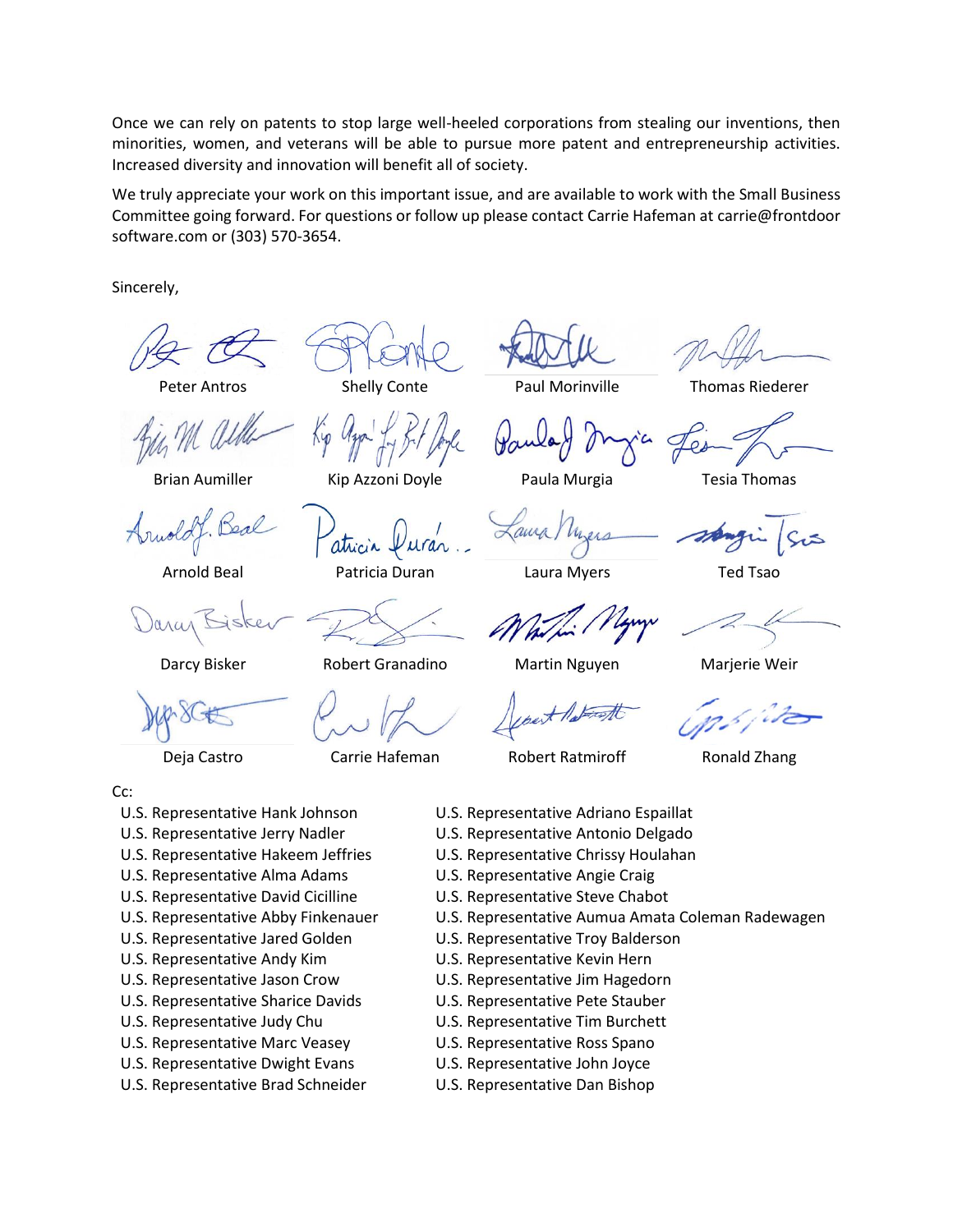#### **APPENDIX**

#### **Selected Public Comments From SUCCESS Act Hearings**

The following are selected comments from the witnesses that testified at the public hearings in Alexandria, VA, San Jose, CA, and Detriot, MI over the summer of 2019. Complete transcripts and written testimony are accessible at https://www.usinventor.org/2020/01/14/inventor-letter-to-nydia-velazquesre-success-act/.

#### *What good is a patent if one cannot feasibly defend it?*

*With the current state of patent law in the United States, independent inventors and small businesses cannot adequately license the patents they receive with larger, financially-abled entities – the "represented" class – nor can they enforce their patents against this class when their patents are stolen. This is because this represented class can simply bleed the underrepresented class dry legally and financially by taking advantage of today's current patent laws.*

*So, although pursuing equal opportunity with women, minorities, and veterans in obtaining a patent is a valuable effort, if it does not coincide with equal outcome in one's ability to utilize the patent once received, regardless of the person's financial state, telling women, minorities, and veterans that they stand to benefit from a patent will simply be false doctrine.*

#### - Patricia Duran

*For a single post-grant review, a patent holder – the independent inventor – will need just shy of half a million dollars. And with stats showing the kill rate for patents at the PTAB between 75-85%, no attorney will take this on contingency, especially when there are no damages on mere success at the Patent Office. This cost is on the inventor's dime. And this is just to reach the same state of reliance that previously existed on the day a patent was granted before the AIA went into effect. In other words, if you don't have half a million dollars to spare for a single patent challenge at the Patent Office, you will not find representation if you ever want to license your patent.*

*Does a patent give women, minorities, or veterans any real benefit, or all independent inventors or small businesses, for that matter? With a patent system like this, the question that arises if you were to encourage these groups to get more patents is not "what are you doing for them?", but "what are you getting them into?" because they have no idea.*

# - Jeff Hardin

*I would like to know that there is a level playing field for me as an individual inventor. After getting my patent issued and going through the process, I learned right away the patent is only valuable if you can defend it.*

*Again, getting the patent is the easy part. Protecting is the hard part. It could cost tens to hundreds of thousands of dollars and years to complete. I've read stories on products on Kickstarter of being knocked off in China and being sold and delivered to the US before the Kickstarter project has even finished regardless of if they had IP or not. If that don't kill the business, I don't know what will. I feel the larger companies don't honor this and they label us patent trolls to defending our patents. And they use the courts to take advantage of us knowing full well that we can't do anything to beat them.*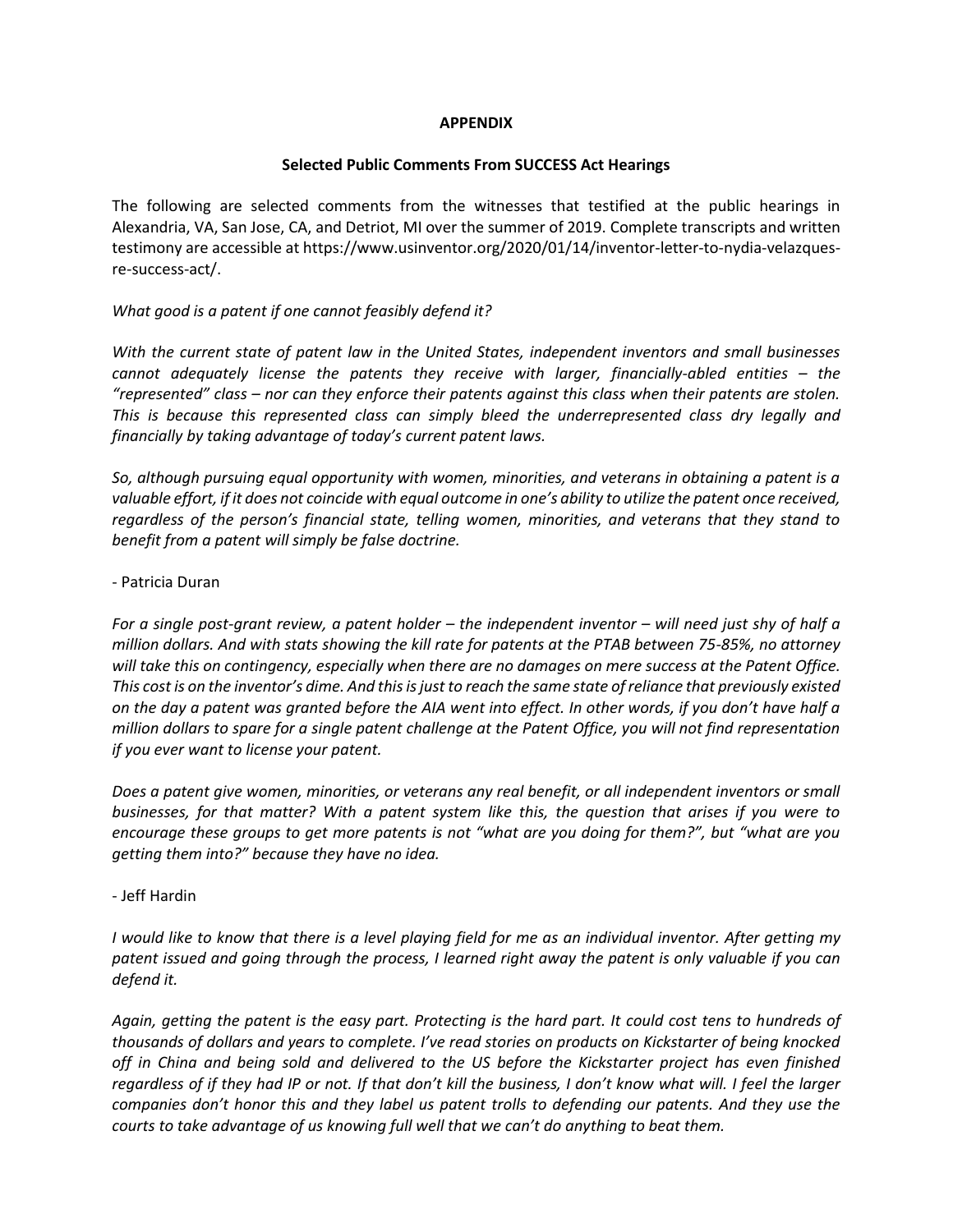*I also feel that needs to be more accountability with those companies that do prey on people as well. I would also like to add that securing a patent helps with getting money and investment. I will keep moving forward and I can with this process. And I will keep hoping changes will be coming from Congress. And on a side note, I don't have \$400,000. That's it.*

- Brian Aumiller

*My patent was very widely accepted and utilized, produced, sold, manufactured and made by everyone. When something is successful, big companies come in.*

*So while there was nothing in this field and then suddenly a multi-hundred billion dollar — million dollar industry that is now in the billions, sold by News Corp., sold by 3M, sold by Hewlett Packard, infringing products all around. I lost the money that I put in, that I could've been generating more business.*

*Because the patent was not respected by commercial businesses, by the large corporations, and not by the court, I have to question, is The United States Patent and Trademark Office issuing valid patents? And if so, why are they not being upheld in the judiciary?*

# - Darcy Bisker

*I didn't even know that Debtors Anonymous existed until I tried to pick my life back up after October. That's when I was invalidated in the US court, in the Southern District of New York.*

*I personally experienced being shunned, scolded, and lectured whenever I mentioned being a patented inventor in the digital technology industry. I would do everything that was by the book. I had people laugh at me. Oh, you think a cartoon character is going to encourage someone to stay healthy? Get out of here. Yeah, and by 2005 Nintendo had launched Wii fit. I had a former senior executive from Activision just blatantly tell me you are the problem. You are not the solution. My self-esteem has really taken a lot of blows.*

*So it's my continued optimism that my own dreams to appeal my status as being invalidated and to have that be realized, crazy as it may seem, and I'm really motivated just to be with this group of inventors and to meet you all personally to share these stories.*

# - Paula Murgia

*Rather than solely speak for inventors, I wanted to give many of these inventors a chance to speak for themselves, and to that end, at a recent inventor conference, I interviewed them, including some of my own clients from the clinic, asking them what issues they are facing in today's patent market.*

*"There is a risk in working with a large company. If one goes and presents intellectual property to them, the company may look at it in a different way. For example, they may consider simply going ahead and infringing the rights and then appealing it to the PTAB, which has a high chance of invalidating the patent."*

*"Due to how easy patent invalidation has become, companies do not feel a need to license. Instead of licensing it and being more economical to infringe and invalidate the patent."*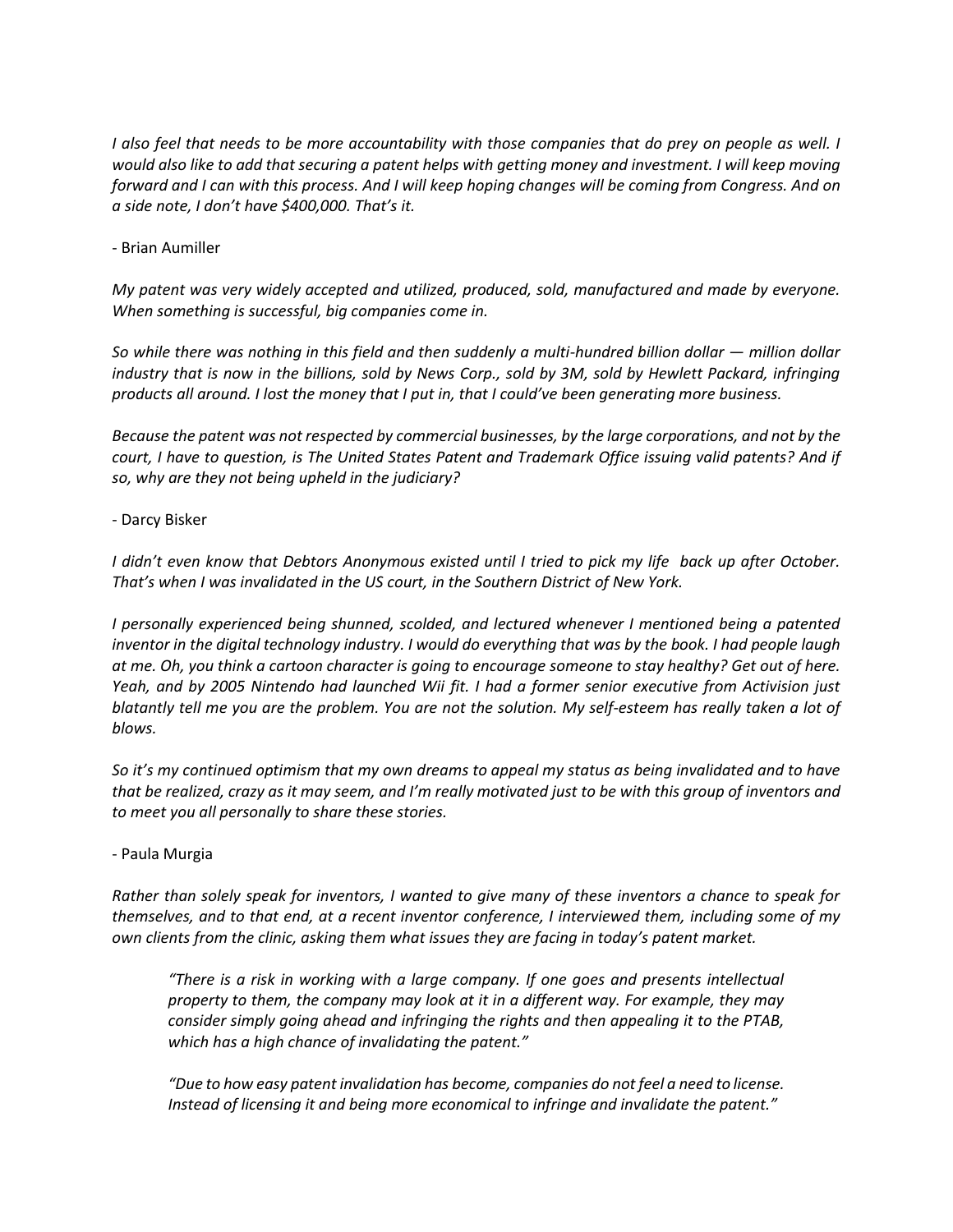*"The effects of the PTAB analysis decision made me unable to defend my patent rights and caused my investors to leave."*

*"I am considering no longer patenting in the U.S. I can get better protection in China. As a veteran, I do not want to move my creations elsewhere but feel that, in view of the current market conditions, I do not have any choice."*

*It is startling to me to receive repeated feedback from many inventors that companies blatantly will disregard patent rights because, quote, "It is cheaper to kill a patent than it is to license one."*

# - Britten Sessions

*Without these safeguards, I don't think that asking women, minorities, independent inventors, veterans to get involved in the patent process makes a lot of sense because it can be very risky financially to go down this road. Part of it is the excitement, of course, of inventing, but the other part of it is really defending your invention when it's infringed, and that could be quite a daunting process.*

*Typically what will happen is that the other side will say that a patent is invalid, and it shouldn't have been issued. And this whole process that occurs here with these typical validity challenges can go on for years, and without adequate funding from an independent inventor, you really don't have much of a chance standing up against some of these big dogs in the marketplace. And what I mean by that is simply that the typical strategy of a large infringer will be to run the independent inventor out of money. You're looking at years, hundreds of thousands, millions of dollars.*

*If USPTO wants to get independent inventors involved — women, minorities, veterans — you're going to have to take a look at this validity process.*

# - Robert Granadino

*If patents can't be defended, big tech just steals them, and using their huge markets and deep markets, massively commercializes them*

*The USPTO set up the PTAB skewed to invalidate huge percentages of the very same patents that it just granted….These are the patents that inventors have put their trust in, betting their careers and sometimes their entire life savings to commercialize or license them, only to have that trust betrayed, and then to lose everything.*

*We all want women, minorities, and veterans to climb the social and economic ladders, but to do that, we must have a patent must be capable of attracting investment. It must be presumed valid, exclusive right, and can't cost so much to obtain and defend that nobody can do it as it does today.*

# - Paul Morinville

*I don't expect to participate in the US patent system any further unless the financial disparity is addressed. The USPTO should eliminate the IPR process for all of the patents initially filed by a small entity, a micro entity, and for inventor-owned and/or -controlled companies. When large corporations undergo the IPR process, they utilize less than 1% of their resources. When my peers and myself of limited financial means have to undergo the IPR process, then we face business and personal bankruptcy just to afford to defend ourselves. If we cannot scrounge up half a million dollars for attorney fees, then we cannot defend our*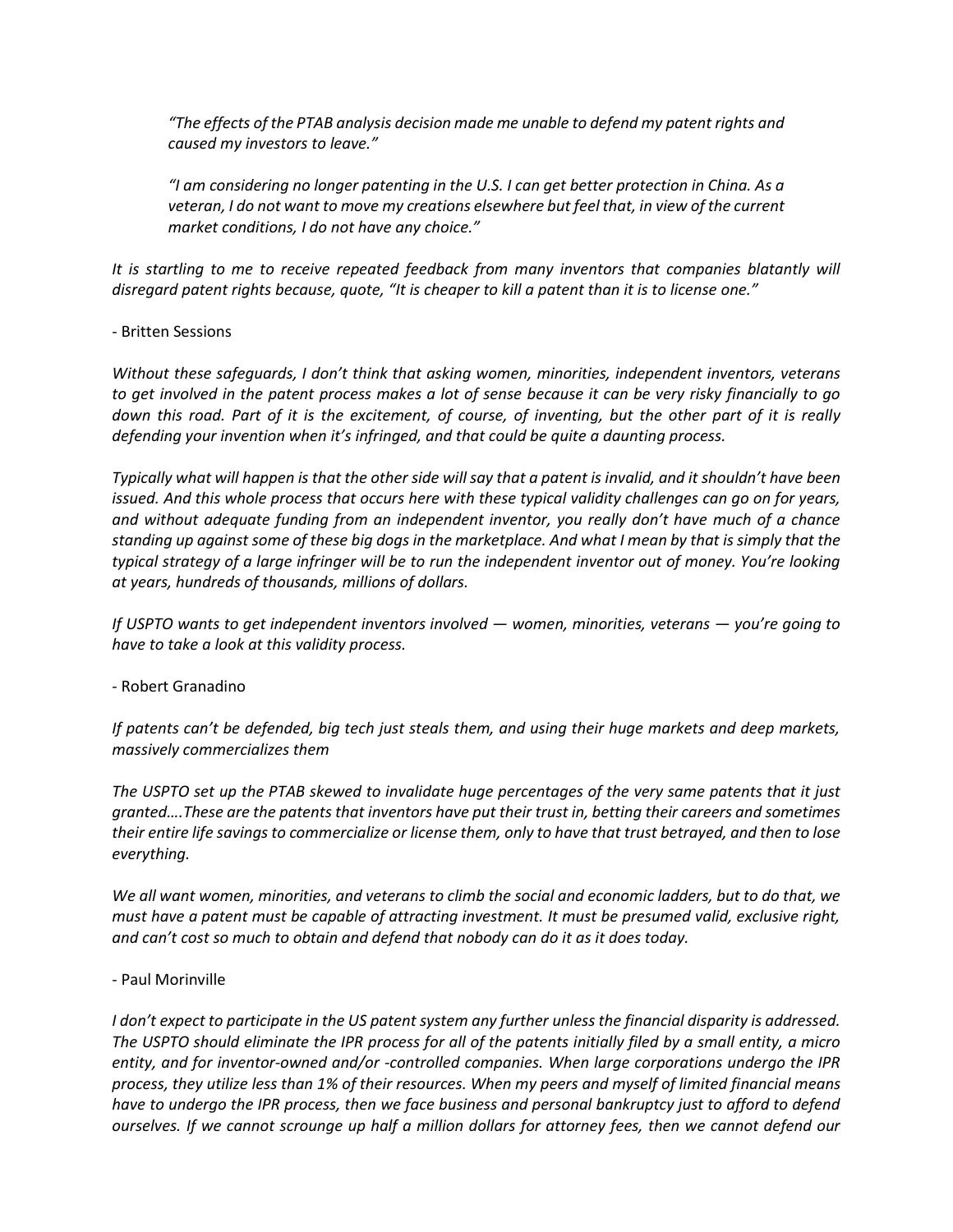*patents, and there is nothing to gain even by a successful defense. We will end up spending half a million dollars just to maintain the status quo and then still face business and personal bankruptcy.*

- Tesia Thomas

*Please fix the America Invents Act, things have changed lately, and it's had a devastating effect, I think, on individual patent owners currently. So either you get a patent or you don't. You get a patent and then six, seven years later, oh, maybe we made a mistake, and then they just take it away….I mean, there's an 85 percent clobber rate with the PTAB. So basically you have a patent, and that's great, but you only have a 15 percent chance of keeping it, and you have to spend another \$450,000 to prove to keep it. I do have a lot of other ideas, but I'm not going to invent and patent right now unless this gets fixed.*

- Carrie Hafeman

*Every woman I talk to feels like it is something worth doing. But it's hard to find venture capital…investment when we have a PTAB that will take away the rights to your patent…once it does matter. Because our patent system is becoming so weak, knock-offs are allowed all over the place. That's where the patent office needs to put all of its energies.*

- Marjorie Weir

*The challenges that underrepresented populations face tend to be less related to USPTO, and more related to access to capital, lack of appropriate mentors and role models, and the costs of attorney fees associated with obtaining and defending a patent.*

- Dr. Rory Cooper

*Unfortunately…four patents…have been invalidated in the case by district court on a Rule 12(b)(6)…that means without claim construction, they got a quick invalidation.*

- Ted Tsao

*It is virtually impossible for an inventor of something truly valuable to 1) stop the theft of it, 2) stop the invalidation of his or her patent(s), or 3) stop him or herself from being rendered penniless and summarily defeated in legitimate efforts to stop the theft of the invention.*

- Peter Antros

*Thanks to the PTAB and lack of strong enforcement in court, patents cost inventors far more than is ever returned. Patents are just liabilities.*

- Arnold Beal

*Certainly if a family member of yours had their patent revoked or copied without recourse, you would care. Our country was built on many things and the ability to feel safe with a patent you have issued is one of them. It's time to change the usual and customary practices which have a blatant disregard for the United States patent holder.*

- Valerie Carbone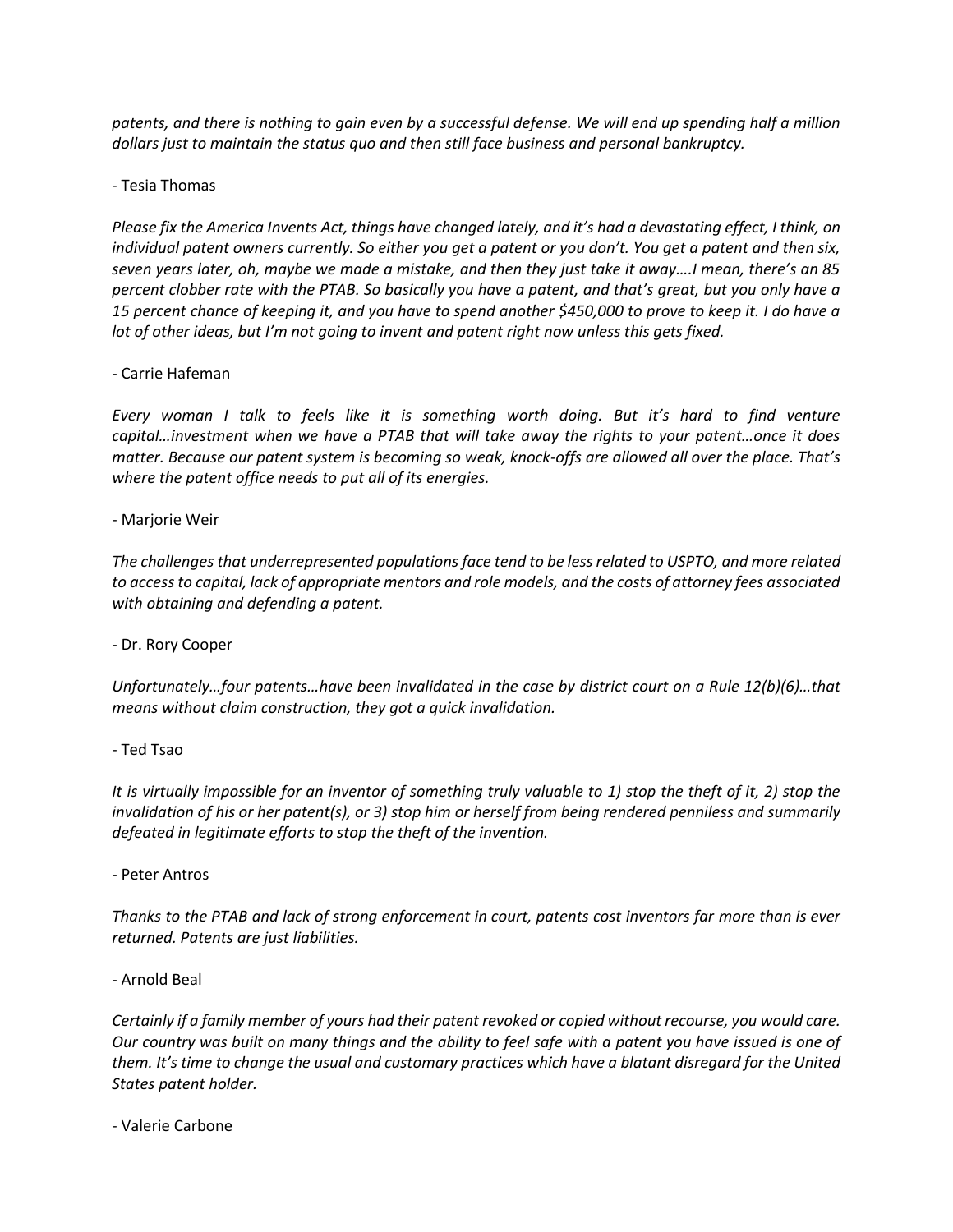*It is crucial that we concurrently increase the enforceability of those patents. Patents have become liabilities for independent inventors thanks to the PTAB and lack of strong enforcement in court.*

- Deja Castro

*I thought patents were my insurance plan to protect me. My invention was stolen and they made millions and our product is still selling.*

# - Shelly Conte

*To seek more patent applications from anyone, let alone the groups this survey targets to help, without addressing the problem surrounding the PTAB is nothing more than, dare I say, [redacted].*

# - Travis Creighton

*The present system affords no benefit, and no likelihood of success to women, minorities, veterans, or other independent inventors who attain patents. I strongly support legislative and rule changes to address the gross inequities in the present system which are the product of well-funded lobbyists who get the laws and rules they want regardless of how unfair and unreasonable they are. Make no mistake, the current IPR and CBM laws were not written by Congressmen, they were written by lobbyists for corporate infringers. It is high time to remedy these stunning examples of corporate excesses.*

- John D'Agostino

*Patents have become liabilities for independent inventors thanks to the PTAB and lack of strong enforcement in court. If the recommended legislation does not include increased protection of patents, we will end up destroying the lives of the very individuals we intend to help.*

- Kip Azzoni

*However the subsequent risk of, after having paid and worked to obtain a patent reviewed by a qualified patent examiner, only to have struck down arbitrarily by the PTAB at the whim of a large financially rich corporate entity unwilling to pay the lawful royalties that the patent is supposed to award the inventor, is too great.*

# - Keir Finlow-Bates

*I truly believe that we are slowing down progress by making easier for big companies to monopolize on someone else's invention by simply outspending and exhausting the small inventors resources in litigation.* 

# - Curt Flowers

*Independent inventors risk thousands of dollars in developing and patenting their products only to find that the greatest liability is to have a product reach success in the marketplace. Under our current weakened patent system, large corporations with deep pockets and teams of attorneys can easily infringe on a small, independent inventor's product, swamping the inventor with litigation costs and extreme financial stress in trying to protect their own USPTO issued patent.*